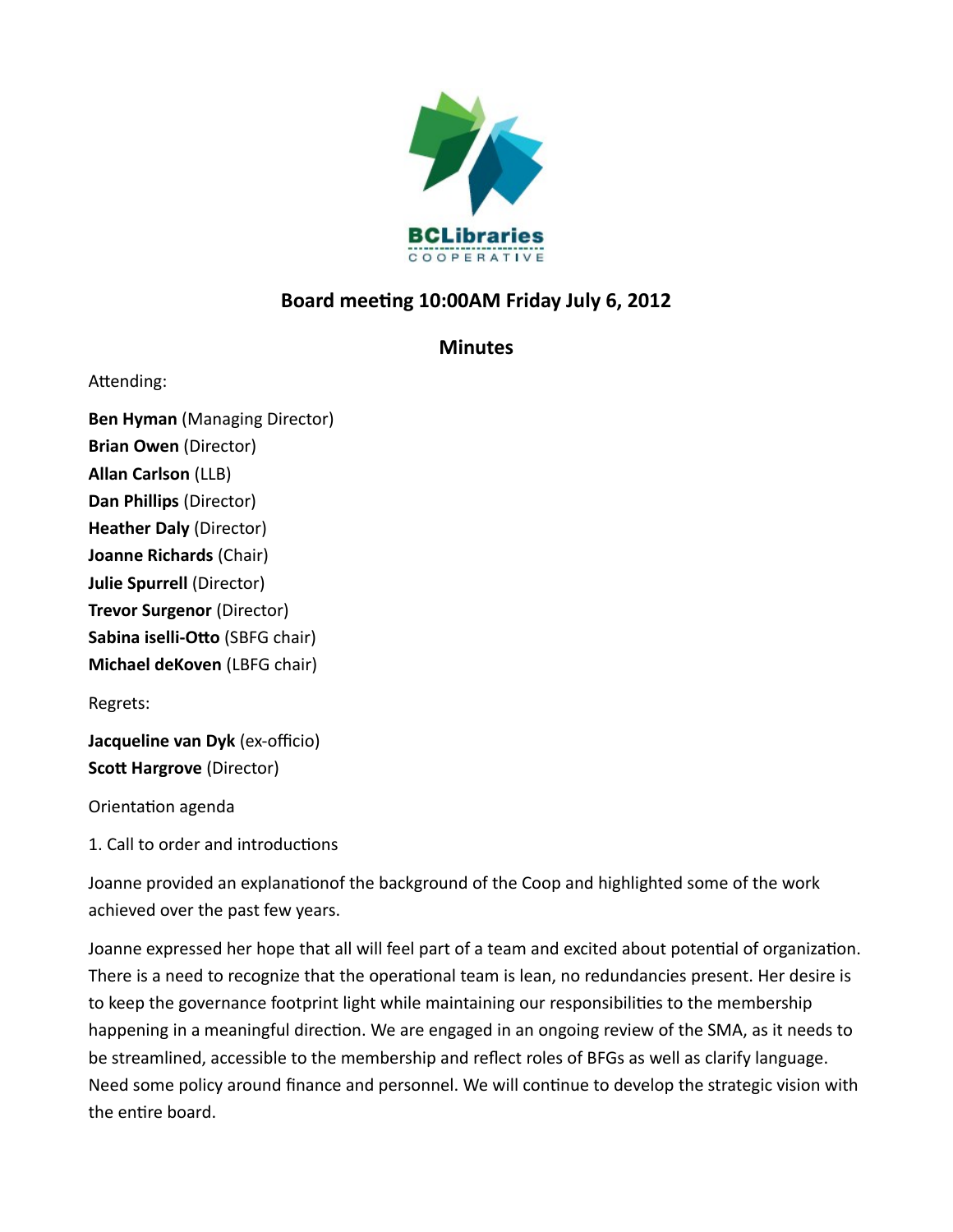#### 2. Orientation

Environmental scan and review of board orientation package by Ben. Highlights as follows:

- First full year in some operations ie.LBFG and staffing.
- Some initiatives have moved operationally ahead of policy, due to nature of business, allowing for nimble development. Not due to lack of effort on behalf of board.

• International Year of the Cooperative – Diverse and rich on nfp and profit side. Overview of cooperative gathering/conference in Quebec. Ideals congruent with ours and our community. Coop development in canada young, to watch.

• Membership grown to 100 in 3 jurisdictions. Post sec, school, govt, huge diversity of membership; testament to potential of organization.

• Recent successes: new visual identity, new website, ebook summit, Sitka's growth, Evergreen 2013 conference co-host, major Evergreen upgrade for Sitka just completed.

• Evergreen powerful tool with which to layer vendor and non solutions. Discussion of discovery layers; licensing and consortial involvement there.

• Continuing to explore diversification; in last month 2MOUs developed leveraging our development expertise and doing work for aligned organizations. Revenue and capacity grow alongside this.

- Connectivity survey well underway and strategies developing.
- Announcement of open data summit on September 21. Hold the date!
- and more!
- 3. Review of issued Board Orientation package:
	- Role of the board derives from two places: Coop association act and the SMA
	- Material covered in broad strokes

Regular business agenda

Meeting called to order at 1:22

- 1. Approval of agenda. Shannon moved /Heather second, all approved
- 2. 11.06.12 Minutes. Julie moved /Dan second, all approved as amended
- 3. Correspondence from Edel. Read to Board by Ben, card passed around
- 4. Role of the board. Covered during orientation.
- 5. Reports
	- Operational report.
	- Financial activities on the horizon related to diversification and sustainability.
	- Governance activities on the horizon related to efficiency and accountability
	- Sitka. Operational report attached. Major upgrade and several new sites.